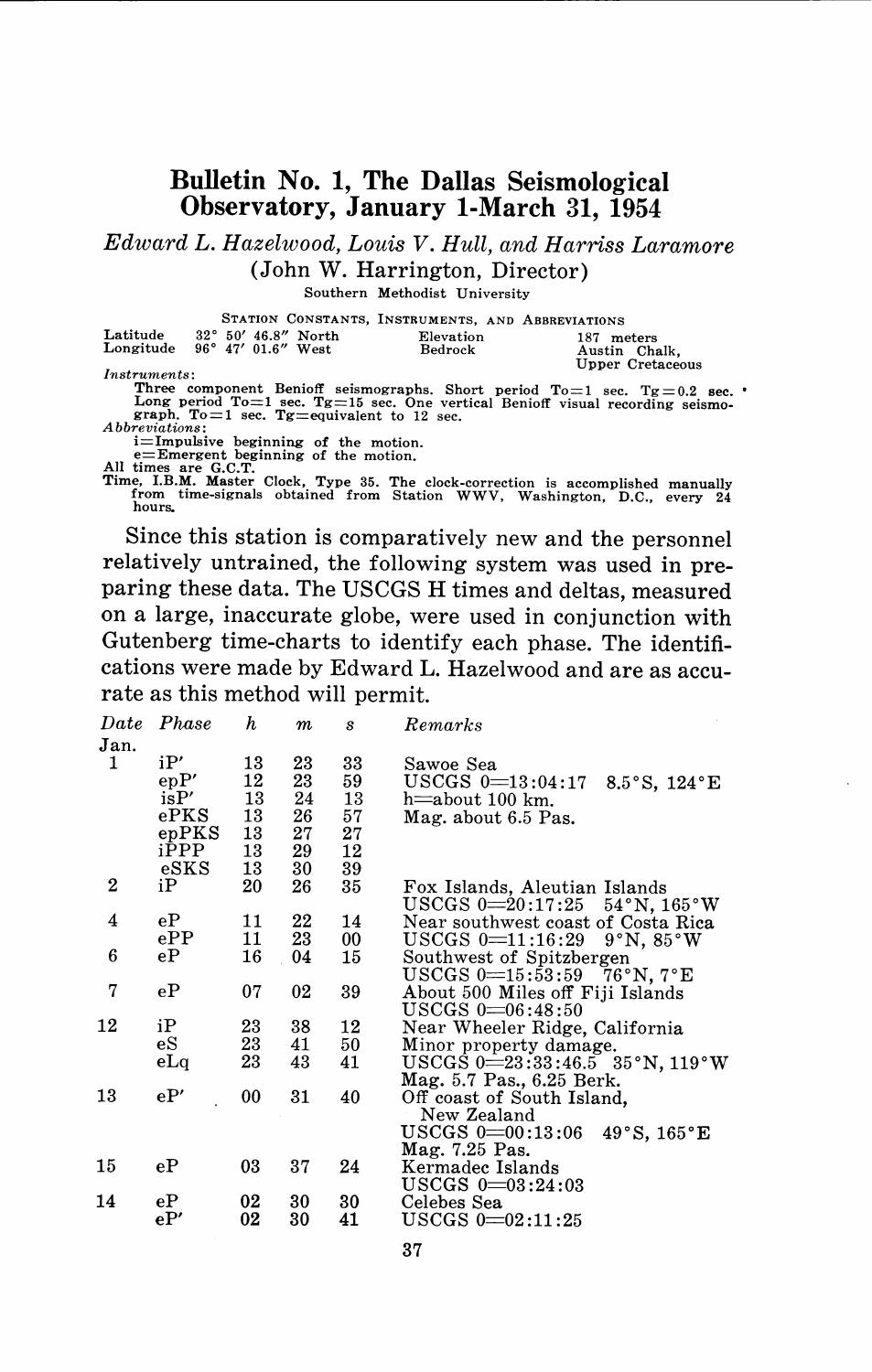| $_{Date}$ | Phase                     | h        | $\it m$  | s        | Remarks                                                                                                                 |
|-----------|---------------------------|----------|----------|----------|-------------------------------------------------------------------------------------------------------------------------|
| 15        | $e{\bf P}$                | 23       | 43       | 36       | Tonga Islands<br>${\rm USCGS}~0\!\!=\!\!23\!:\!30\!:\!32$<br>$19.5^{\circ}$ S, $174^{\circ}$ W                          |
| 16        | eP                        | 22       | 51       | 38       | Off coast of Vancouver Island, B.C.<br>49°N, 129.5°E<br>$USCGS$ 0 $=$ 22:45:27                                          |
| 17        | еP                        | 20       | 53       | 51       | Rat Islands, Aleutian Islands<br>$USCGS \ 0 = 20:43:43$<br>$52^{\circ}$ N, 178.5 $^{\circ}$ E<br>h=about 150 km.        |
| 18        | iP                        | 11       | 06       | 20       | Banda Sea                                                                                                               |
|           | ePP                       | 11       | 08       | 11       | $USCGS 0 = 10:47:07$                                                                                                    |
| 20        | ePP<br>еP                 | 11<br>04 | 09<br>21 | 32<br>52 | Pacific Ocean, south of Mexico                                                                                          |
|           | ePP                       | 04       | 22       | 34       | USCGS $0=04:16:25$ 8.5°N, $103.5°W$                                                                                     |
|           | $_{\rm eS}$               | 04       | 26       | 20       | Mag. 6 Pas.                                                                                                             |
| 22        | eР                        | 11       | 25       | 02       | Near Unimak Island<br>$54^{\circ}\N$ , $163^{\circ}\W$<br>$USCGS = 11:16:07$<br>h=about 60 km.                          |
| 26        | eP                        | 24       | 22       | 49       |                                                                                                                         |
| 27        | еP<br>eL                  | 14<br>14 | 24<br>29 | 02<br>40 | Southern California. Felt Tehachapi.<br>$USCGS \n0=14:19:47$<br>$35.25\,^{\circ}\mathrm{N},\,118.5\,^{\circ}\mathrm{W}$ |
|           |                           |          |          |          | Mag. 5 Pas., Berk.                                                                                                      |
| 27        | iP<br>ipP                 | 18<br>18 | 19<br>20 | 53<br>19 | Near coast of Guerrero, Mexico<br>${\rm USCGS}$ 0 $\!=$ 18:16:07                                                        |
|           | еS                        | 18       | 23       | 02       | h=about 60 km.                                                                                                          |
|           | iPcP                      | 18       | 24       | 47       |                                                                                                                         |
|           | $_{\rm eSeP}$<br>ePcS     | 18<br>18 | 28<br>28 | 04<br>13 |                                                                                                                         |
| 28        | iР                        | 22       | 18       | 43       | Near coast of Guerrero, Mexico                                                                                          |
|           | ${\bf e} {\bf p} {\bf P}$ | 22       | 18       | 47       | $USCGS \ 0 = 22:14:54$                                                                                                  |
|           | eS<br>ePcP                | 22<br>22 | 21<br>23 | 52<br>28 | h=about 60 km.                                                                                                          |
|           | $_{\rm eScP}$             | 22       | 26       | 51       |                                                                                                                         |
| Feb.      |                           |          |          |          |                                                                                                                         |
| 1         | еP                        | 01<br>01 | 20<br>24 | 38<br>38 | Volcano Islands<br>USCGS $0=01:06:51$ 24.5°N, 142.5°E                                                                   |
|           | ePP<br>$_{\rm eSKS}$      | 01       | 31       | 07       | Mag. 7.25 Pas.                                                                                                          |
|           | $_{\rm eSKkS}$            | 01       | 31       | 32       |                                                                                                                         |
|           | еS                        | 01       | 32       | 00       |                                                                                                                         |
| 1         | eLq<br>eР                 | 01<br>03 | 46<br>40 | 38<br>20 |                                                                                                                         |
| 1         | еP                        | 04       | 27       | 43       | Lower California                                                                                                        |
|           | $_{\rm eLr}$              | 04       | 31       | 15       | $USCGS \n 0 = 04:23:54$                                                                                                 |
|           |                           |          |          |          | 32.25°N, 115.25°W<br>Mag. 5.25 Pas.                                                                                     |
| 1         | iP                        | 04       | 35       | 47       | Lower California                                                                                                        |
|           | eS                        | 04       | 38       | 29       | ${\rm USCGS}$ 0=04:31:59.5                                                                                              |
|           |                           |          |          |          | 32.25°N, 115.25°W<br>Mag. 5.75–6 Pas.                                                                                   |
| 1         | iP                        | 05       | 13       | 54       |                                                                                                                         |
| 1         | eP                        | 13       | 09       | 06       | Lower California                                                                                                        |
|           | еS                        | 13       | 12       | 24       | $USCGS$ 0 $\equiv$ 13:05:27.5                                                                                           |
| 1         | eLr<br>eР                 | 13<br>15 | 13<br>55 | 48<br>55 | 32.25°N, 115.25°W<br>Greenland aftershock                                                                               |
|           |                           |          |          |          | ${\rm USCGS}~0\!\!=\!\!15\!:\!46\!:\!00$                                                                                |
| 2         | iP                        | 17       | 55       | 37       | Off northeast coast of Greenland<br>$83^\circ \text{N}$ , $7^\circ \text{E}$<br>$USCGS 0 = 17:45:45$                    |
| 3         | iP                        | 18       | 36       | 07       | Kurile Islands USCGS 0=18:23:53<br>45.5°N, 148.5°E<br>h=about $100 \text{ km}$ .                                        |
| 5         | ePP                       | 09       | 38       | 53       | Off coast of New Britain                                                                                                |
|           | eL                        | 09       | 54       | 02       | $USCGS \ 0 \text{---}09:19:42$<br>$4.5\textdegree\text{S},\,153\textdegree\text{E}$<br>Mag. 6.75 - 7 Pas., 6.5 Berk.    |

 $\mathcal{L}$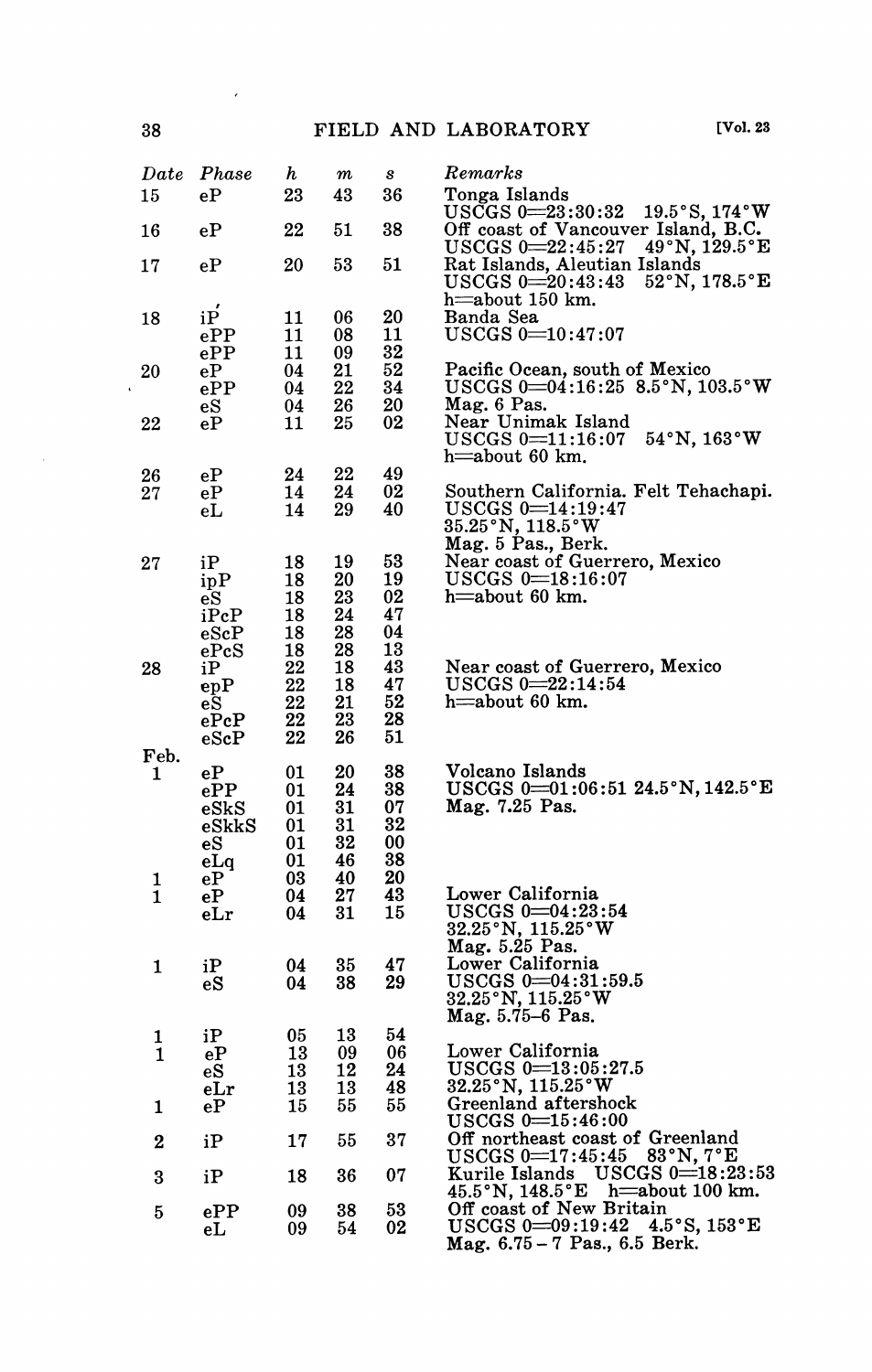| ${\it Date}$  | Phase                                                                                                                                   | h        | т        | s        | $\it Remarks$                                                                                          |
|---------------|-----------------------------------------------------------------------------------------------------------------------------------------|----------|----------|----------|--------------------------------------------------------------------------------------------------------|
| 5             | iР                                                                                                                                      | 15       | 21       | 35       | Chiapas, Mexico                                                                                        |
|               | ipP                                                                                                                                     | 15       | 21       | 49       | Extensive property damage                                                                              |
|               | iS                                                                                                                                      | 15       | 24       | 21       | USCGS $0=15:17:59$ 17.5°N, 92.5°W                                                                      |
|               |                                                                                                                                         |          |          |          | Mag. 6.25 Pas.<br>h=about 100 km.                                                                      |
| $\frac{7}{7}$ | еP                                                                                                                                      | 00       | 19       | 49       |                                                                                                        |
|               | ePP                                                                                                                                     | 06       | 33       | 30       | New Hebrides Islands                                                                                   |
|               | iS                                                                                                                                      | 06       | 40       | 51       | $USCGS$ 0=06:15:21 15°S, 167.5°E                                                                       |
|               |                                                                                                                                         |          |          |          | h=about 100 km. Mag. about 6 Pas.,                                                                     |
|               |                                                                                                                                         |          |          |          | $6.5 - 6.75$ Berk.                                                                                     |
| 7             | еP                                                                                                                                      | 09       | 52       | 48       |                                                                                                        |
| 7             | eP                                                                                                                                      | 15       | 21       | 08       |                                                                                                        |
| 8             | iP                                                                                                                                      | 00       | 39       | 12       | Central Chile, Argentina border                                                                        |
|               |                                                                                                                                         | 00       | 47       | 54       | region<br>${\rm USCGS~0}\!\!=\!\!00\!:\!28\!:\!20$                                                     |
| 8             | $_{\rm eS}$<br>iР                                                                                                                       | 14       | 29       | 14       | Northern Chile — Bolivia border                                                                        |
|               |                                                                                                                                         | 14       | 29       | 42       | Minor damage at Calama, Chile                                                                          |
|               | ipP<br>iS                                                                                                                               | 14       | 37       | 26       | USCGS $0=14:19:09$ 22.5°S, 68°W                                                                        |
|               | isS                                                                                                                                     | 14       | 38       | 12       | h=about 150 km.                                                                                        |
| 9             | еP                                                                                                                                      | 23       | 36       | 43       | North Atlantic Ocean about 400                                                                         |
|               |                                                                                                                                         |          |          |          | miles southeast of Azores                                                                              |
|               |                                                                                                                                         |          |          |          | ${\rm USCGS~0}\!\!=\!\!23\!:\!27\!:\!36$                                                               |
| 10            | e <sub>L</sub>                                                                                                                          | 24       | 08       | 35       | Near Wheeler Ridge, California                                                                         |
|               |                                                                                                                                         |          |          |          | ${\rm USCGS}$ 0=23:58:38<br>$35^{\circ}$ N, $119^{\circ}$ W                                            |
|               |                                                                                                                                         |          |          |          | Mag. 4.3 Pas.<br>Ningsia Province, China                                                               |
| 11            | iPP                                                                                                                                     | 00       | 49       | 01       |                                                                                                        |
|               | $e$ PPP                                                                                                                                 | 00       | 51       | 05       | USCGS $0=00:30:16$ 39.5°N, $101^{\circ}E$                                                              |
|               | $_{\rm eS}$                                                                                                                             | 00       | 56       | 05       | Mag. $7.25 - 7.5$ Pas., $7 - 7.25$ Berk.                                                               |
|               | $\operatorname*{ess}% \operatorname*{supp}\left( X\right) \equiv\operatorname*{ess}\left[ \operatorname*{ess}\left( X\right) \right] ,$ | 01       | 04       | 00       |                                                                                                        |
|               | м                                                                                                                                       | 01       | 24       | 00       |                                                                                                        |
|               | iScPcS                                                                                                                                  | 00       | 55       | 17       |                                                                                                        |
|               | iPs                                                                                                                                     | 00       | 58       | 10       |                                                                                                        |
| 12            | iР                                                                                                                                      | 10       | 18       | 18       | Southern Peru USCGS 0=10:08:46                                                                         |
|               |                                                                                                                                         |          |          |          | $17.5^{\circ}\mathrm{S},\,70^{\circ}\mathrm{W}$<br>h $=$ about 150 km.                                 |
| 14            | еP                                                                                                                                      | 06       | 49       | 30       | Near coast of northern Peru                                                                            |
|               | ePeP                                                                                                                                    | 06       | 51       | 33       | $6.5^{\circ}$ S, $81^{\circ}$ W<br>$USCGS$ 0=06:41:44                                                  |
|               | $_{\rm eS}$                                                                                                                             | 06       | 55       | 54       |                                                                                                        |
|               | $eLq$ -G                                                                                                                                | 06       | 58       | 52       |                                                                                                        |
| 15            | iР                                                                                                                                      | 03       | 29       | 01       | South of Panama                                                                                        |
|               | $_{\rm ePcP}$                                                                                                                           | 03       | 31<br>33 | 20<br>39 | $5.5^{\circ}$ N, $82.5^{\circ}$ W<br>$USCGS~0\text{=}03\text{:}22\text{:}45$<br>Mag. $6.25 - 6.5$ Pas. |
|               | $_{\rm eS}$                                                                                                                             | 03<br>03 | 34       | 45       |                                                                                                        |
|               | еG<br>eLq                                                                                                                               | 03       | 35       | 32       |                                                                                                        |
| 15            | iР                                                                                                                                      | 12       | 06       | 59       | Near coast of Mexico. Damage at                                                                        |
|               |                                                                                                                                         |          |          |          | Acapulco.                                                                                              |
|               | eS                                                                                                                                      | 12       | 10       | 11       | $USCGS$ 0=12:03:06 16.5°N, 100°W                                                                       |
|               | iLq                                                                                                                                     | 12       | 12       | 15       | h=slightly greater than normal                                                                         |
| 15            | eP                                                                                                                                      | 15       | 48       | 31       | Foreshock near coast of northern                                                                       |
|               |                                                                                                                                         |          |          |          | Peru                                                                                                   |
|               | ePeP                                                                                                                                    | 15       | 50       | 17       | $USCGS$ $0=15:40:37$<br>$6.5^\circ$ S. 81 $^\circ$ W                                                   |
|               | eS                                                                                                                                      | 15       | 54       | 47       |                                                                                                        |
| 15            | еP                                                                                                                                      | 19       | 58       | 48       | Near coast of northern Peru                                                                            |
|               | ePeP                                                                                                                                    | 20       | 00       | 32       | USCGS 0=19:50:52 6.5°S, 81°W                                                                           |
| 17            | eР                                                                                                                                      | 03       | 46       | 17       |                                                                                                        |
|               | $\rm{eS}$                                                                                                                               | 03       | 50       | 35       |                                                                                                        |
| 17            | iP                                                                                                                                      | 11       | 48       | 27       | Kurile Islands<br>$USCGS = 11:36:18$                                                                   |
|               |                                                                                                                                         |          |          |          | $46.5\,^\circ\mathrm{N},\,151\,^\circ\mathrm{E}$<br>$h$ =about 100 km.                                 |
| 19            | iP                                                                                                                                      | 00       | 45       | 37       | Off coast of Nicaragua. Felt at                                                                        |
|               |                                                                                                                                         |          |          |          | Managua.                                                                                               |
|               | iPP                                                                                                                                     | 00       | 45       | 52       | USCGS 0=00:40:25 11.5°N, 87.5°W                                                                        |
|               | iS                                                                                                                                      | 00       | 49       | 28       | Mag. $6.75 - 7$ Pas.                                                                                   |
|               | eLa                                                                                                                                     | 00       | 52       | 54       |                                                                                                        |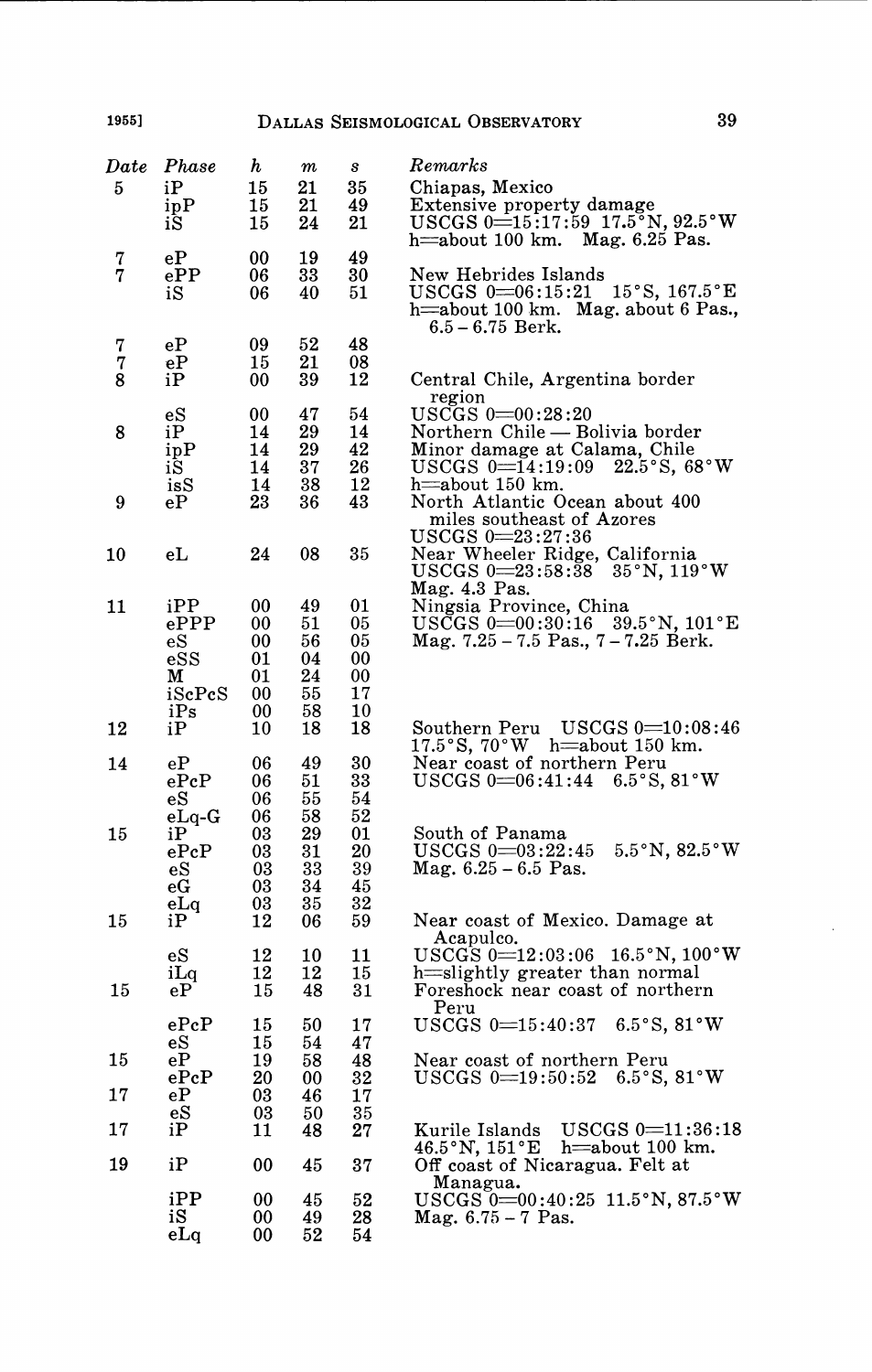| $_{Date}$ | Phase          | $\bm{h}$ | $\it m$ | s  | Remarks                                                                                        |
|-----------|----------------|----------|---------|----|------------------------------------------------------------------------------------------------|
| 19        | eP             | 01       | 14      | 46 |                                                                                                |
| 19        | iР             | 21       | 39      | 47 | Near coast of Nicaragua.                                                                       |
|           | iPP            | 21       | 40      | 06 | USCGS $0=21:34:41 \overline{1}2.5^{\circ}N$ , $87.5^{\circ}W$                                  |
|           | еS             | 21       | 43      | 58 |                                                                                                |
|           | eLr            | 21       | 44      | 45 |                                                                                                |
|           | eLq            | 21       | 47      | 01 |                                                                                                |
| 19        | iР             | 23       | 39      | 40 | Near coast of Mexico. Felt Uruapan                                                             |
|           | $_{\rm eS}$    | 23       | 42      | 33 | $USCGS$ 0 $\equiv$ 23:36:00<br>18°N, 101.5°W                                                   |
|           | eLq            | 23       | 45      | 24 |                                                                                                |
| 20        | iР             | 02       | 05      | 55 | Aftershock off coast of Nicaragua.                                                             |
|           | iPP            | 02       | 06      | 09 | USCGS $0=02:00:43$ 11.5°N, $87.5°W$                                                            |
|           | iS             | 02       | 10      | 06 |                                                                                                |
|           | eLr            | 02       | 11      | 23 |                                                                                                |
|           | eLq            | 02       | 13      | 39 |                                                                                                |
| 20        | еP             | 04       | 33      | 02 | Near coast of Nicaragua.                                                                       |
|           | еS             | 04       | 36      | 47 | $USCGS~0\text{=}04\texttt{:}27\texttt{:}47$                                                    |
| 20        | iP'            | 18       | 53      | 19 | Flores Sea.                                                                                    |
|           | isP            | 18       | 53      | 32 | $USCGS$ $0=18:35:05$<br>7°S, 124.5°E                                                           |
|           | ePP            | 18       | 56      | 04 | h=about 600 km.                                                                                |
|           | $e$ PKS        | 18       | 56      | 55 | Mag. $6.5 - 6.75$ (Pas.)                                                                       |
|           | isPKS          | 18       | 59      | 54 |                                                                                                |
|           | ipPPP          | 19       | 00      | 48 |                                                                                                |
|           | $_{\rm eS}$    | 19       | 03      | 41 |                                                                                                |
|           | $e$ SKP        | 19       | 04      | 20 |                                                                                                |
| 20        | iР             | 20       | 00      | 18 | Windward Islands region                                                                        |
|           | $\rm{eS}$      | 20       | 06      | 00 | $USCGS$ $0=19:53:00$                                                                           |
|           |                |          |         |    | h=about 100 km.                                                                                |
| 21        | iΡ             | 01       | 34      | 19 | Near coast of Nicaragua                                                                        |
|           | $_{\rm ePcP}$  | 01       | 37      | 48 | $USCGS \; 0 = 01:29:06$                                                                        |
|           | iS             | 01       | 35      | 06 | h=about 60 km.                                                                                 |
|           | еG             | 01       | 38      | 33 |                                                                                                |
| 21        | iP             | 16       | 19      | 08 | Andreanof Islands, Aleutian Islands                                                            |
|           | еS             | 16       | 27      | 11 | $USCGS = 16:09:11$<br>52°N, 175.5°W                                                            |
| 21        | eLa            | 20       | 27      | 19 | Colorado – Utah border                                                                         |
|           |                |          |         |    | ${\rm USCGS~0}\!\!=\!\!20\!:\!20\!:\!46$<br>$40\,^{\circ}\mathrm{N},\,109\,^{\circ}\mathrm{W}$ |
| 21        | iP             | 23       | 44      | 31 | Near coast of Nicaragua                                                                        |
|           | iS             | 23       | 48      | 31 | $USCGS 0 = 23:39:25$<br>$12.5^{\circ}$ N, $87^{\circ}$ W                                       |
|           | еG             | 23       | 48      | 41 | h=about 60 km.                                                                                 |
| 22        | eP'            | 12       | 22      | 08 | Sandwich Islands                                                                               |
|           | ePP            | 12       | 24      | 27 | $USCGS 0 = 12:03:23$<br>$66.5^{\circ}$ S, $26.5^{\circ}$ W                                     |
|           | $\rm{e} S K S$ | 12       | 29      | 07 |                                                                                                |
| 24        | eР             | 22       | 40      | 21 |                                                                                                |
| 25        | iP             | 11       | 59      | 31 | North Atlantic Ocean                                                                           |
|           |                |          |         |    | $USCGS$ 0 $\equiv$ 11:50:42<br>$52.5^{\circ}$ N, $34^{\circ}$ W                                |
| 25        | eР             | 22       | 21      | 26 | South of Panama                                                                                |
|           |                |          |         |    | $USCGS 0=22:15:15$<br>$5.5^{\circ}$ N, $83^{\circ}$ W                                          |
| 26        | eР             | 15       | 45      | 06 |                                                                                                |
| 26        | еP             | 16       | 16      | 53 |                                                                                                |
| 27        | eP             | 10       | 19      | 42 |                                                                                                |
| 27        | еP             | 13       | 28      | 28 |                                                                                                |
| Mar.      |                |          |         |    |                                                                                                |
| 3         | eP             | 06       | 17      | 54 | Central New Guinea                                                                             |
|           | eP'            | 06       | 21      | 48 | $5.5^{\circ}$ S, 142.5 $^{\circ}$ E<br>$USCGS$ $0=06:02:55$                                    |
|           | ePP            | 06       | 23      | 13 | Mag. 7.25 Pas.; 7-7.25 Berk.                                                                   |
|           | $_{\rm eSKS}$  | 06       | 28      | 36 |                                                                                                |
|           | $_{\rm eS}$    | 06       | 30      | 51 |                                                                                                |
|           | ePS            | 06       | 32      | 50 |                                                                                                |
|           |                | 06       | 38      | 40 |                                                                                                |
|           | $\rm{ess}$     |          |         | 22 |                                                                                                |
| 3         | eLq<br>eР      | 06       | 50      | 04 | Near east coast of Kamchatka                                                                   |
|           |                | 07       | 56      |    |                                                                                                |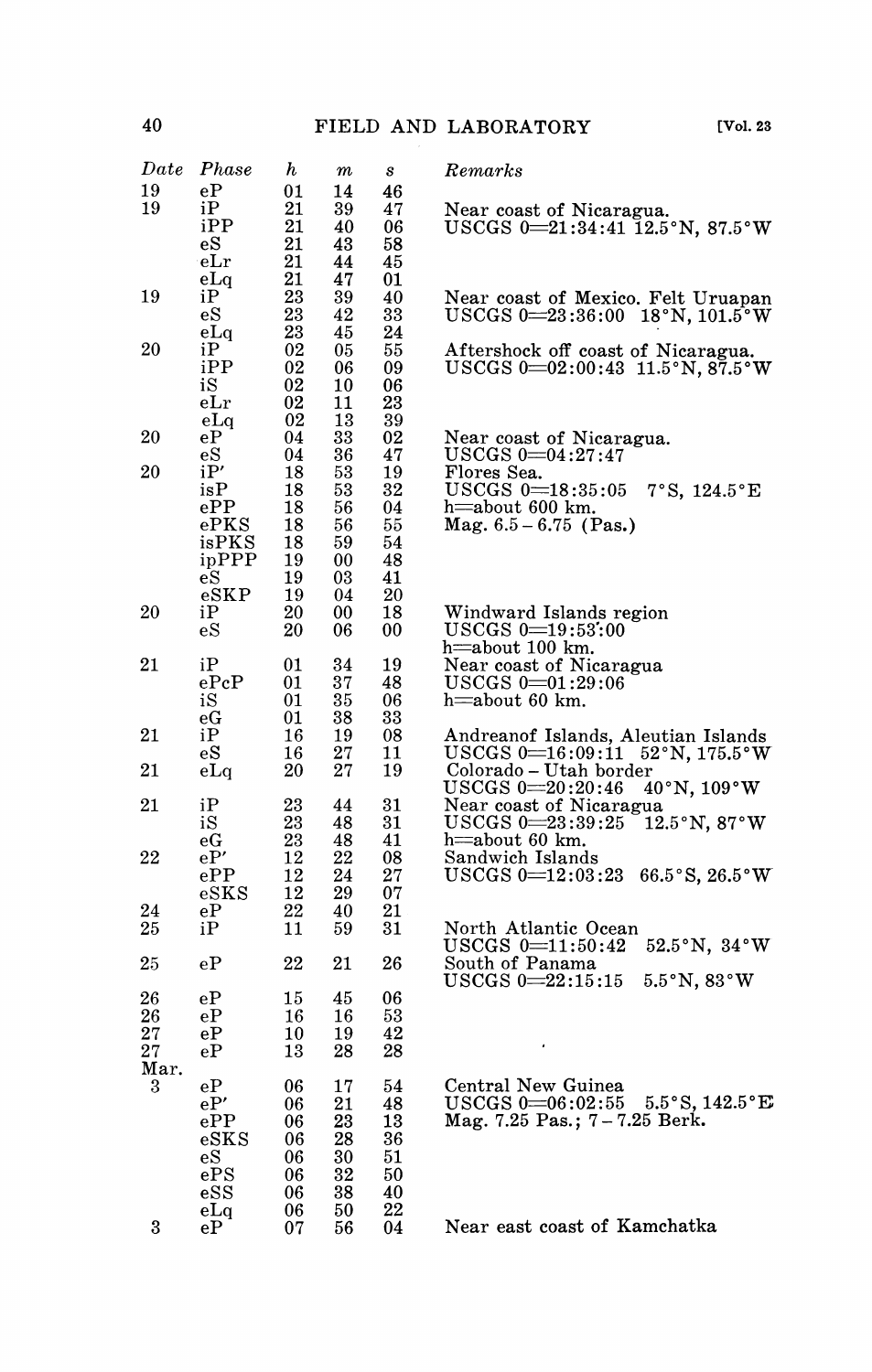l,

| $_{Date}$           | Phase<br>ePP<br>eSS<br>eLq                              | h<br>07<br>08<br>08              | $\it m$<br>58<br>09<br>13        | s<br>25<br>41<br>48              | $\it Remarks$<br>$53^{\circ}$ N, $160^{\circ}$ E<br>$USCGS$ 0=07:44:36                                                   |
|---------------------|---------------------------------------------------------|----------------------------------|----------------------------------|----------------------------------|--------------------------------------------------------------------------------------------------------------------------|
| 3                   | $_{\rm eLr}$<br>iР<br>iS                                | 08<br>20<br>21                   | 16<br>54<br>00                   | 43<br>03<br>25                   | Southern Alaska<br>$USCGS$ $0=20:46:07$<br>61.5°N, 146.5°W                                                               |
| 4                   | eLq<br>eLr<br>eР                                        | 21<br>21<br>22                   | 03<br>06<br>41                   | 40<br>36<br>49                   | h $\equiv$ about 60 km.                                                                                                  |
| 6                   | iS<br>iP<br>$_{\rm esP}$<br>iPP<br>iSKS                 | 22<br>00<br>00<br>00<br>00       | 44<br>42<br>45<br>46<br>51       | 18<br>08<br>15<br>11<br>57       | Fiji Islands region<br>$24^{\circ}$ S, 180 $^{\circ}$ W<br>$\rm USCGS$ $0=00:29:27$<br>h=about 550 km.<br>Mag. 6.5 Berk. |
| 6<br>6<br>7         | $_{\rm eS}$<br>iΡ<br>еP<br>еP                           | 00<br>19<br>19<br>14             | 52<br>29<br>38<br>58             | 55<br>33<br>01<br>31             |                                                                                                                          |
| 8                   | $_{\rm eS}$<br>iP<br>iS                                 | 15<br>18<br>18                   | 00<br>1 <sub>0</sub><br>14       | 05<br>$\Lambda$ 1<br>32          | Near coast of El Salvador<br>13°N, 89°W<br>$USCGS$ 0 $\!=\!18:05:55$<br>h=about 60 km.                                   |
| 8<br>$\bar{8}$<br>9 | iP<br>$\rm{eP}$<br>$e{\bf P}$<br>iPP<br>iS              | 21<br>23<br>02<br>02<br>02<br>02 | 34<br>44<br>33<br>35<br>42<br>51 | 02<br>36<br>01<br>31<br>12<br>02 | Atlantic Ocean, northeast of Brazil<br>USCGS 0=02:21:43 1.5°N, 30.5°W                                                    |
| 9                   | eLq<br>eLr<br>iP<br>ePP<br>iS<br>eLq                    | 02<br>05<br>05<br>06<br>06       | 52<br>51<br>53<br>00<br>19       | 59<br>05<br>45<br>29<br>33       | Off south coast of Kamchatka<br>$50^{\circ}$ N, $157^{\circ}$ E<br>$USCGS$ $0=05:39:20$<br>Mag. $6.25 - 6.5$ Pas.        |
| 11                  | $_{\rm eLr}$<br>iР<br>ePP<br>iS                         | 06<br>10<br>10<br>10             | 25<br>34<br>35<br>38             | 33<br>35<br>09<br>11             | Guatemala<br>USCGS 0=10:30:10 14.5°N, 90.5°W<br>h=about 100 km.<br>Mag. 5.5 - 5.75 Pas.                                  |
| 14                  | еP<br>еP<br>$\operatorname{eSS}$<br>$_{\rm eLr}$<br>eLa | 09<br>09<br>09<br>09<br>09       | 05<br>06<br>22<br>36<br>42       | 54<br>21<br>33<br>11<br>15       | Fiji Islands<br>16°S, 179°W<br>USCGS $0=08:52:36$                                                                        |
| 14<br>16            | iP<br>eP<br>iPcP                                        | 21<br>05<br>05                   | 49<br>38<br>38                   | 34<br>43<br>59                   | Northern Kurile Islands<br>$USCGS$ $0=05:27:04$<br>h=about 60 km.                                                        |
| 17                  | $_{\rm eS}$<br>iP<br>iPPP<br>$_{\rm eS}$                | 05<br>13<br>13<br>13             | 48<br>04<br>04<br>07             | 21<br>39<br>39<br>50             | Off coast of Mexico near Acapulco<br>USCGS 0=13:00:50                                                                    |
| 19                  | iLq<br>iP<br>iG<br>iS                                   | 13<br>09<br>10<br>10             | 09<br>58<br>00<br>01             | 41<br>19<br>39<br>08             | Santa Rosa Mountains, California<br>Slight property damage<br>$\mathrm{\bar{US}CG} \hat{\mathrm{S}} \; 0 = 09.54.27$     |
| 19                  | iLq<br>iP                                               | 10<br>10                         | 03<br>25                         | 05<br>06                         | 33.3°N, 116.1°W<br>Mag. $6 - 6.25$ Pas.; 6.4 Berk.<br>Aftershock, Santa Rosa Mts.,<br>California                         |
|                     | еG                                                      | 10                               | 27                               | 47                               | $\overline{US}$ $\overline{GS}$ $0=10:21:17$<br>33.3°N, 116.1°W                                                          |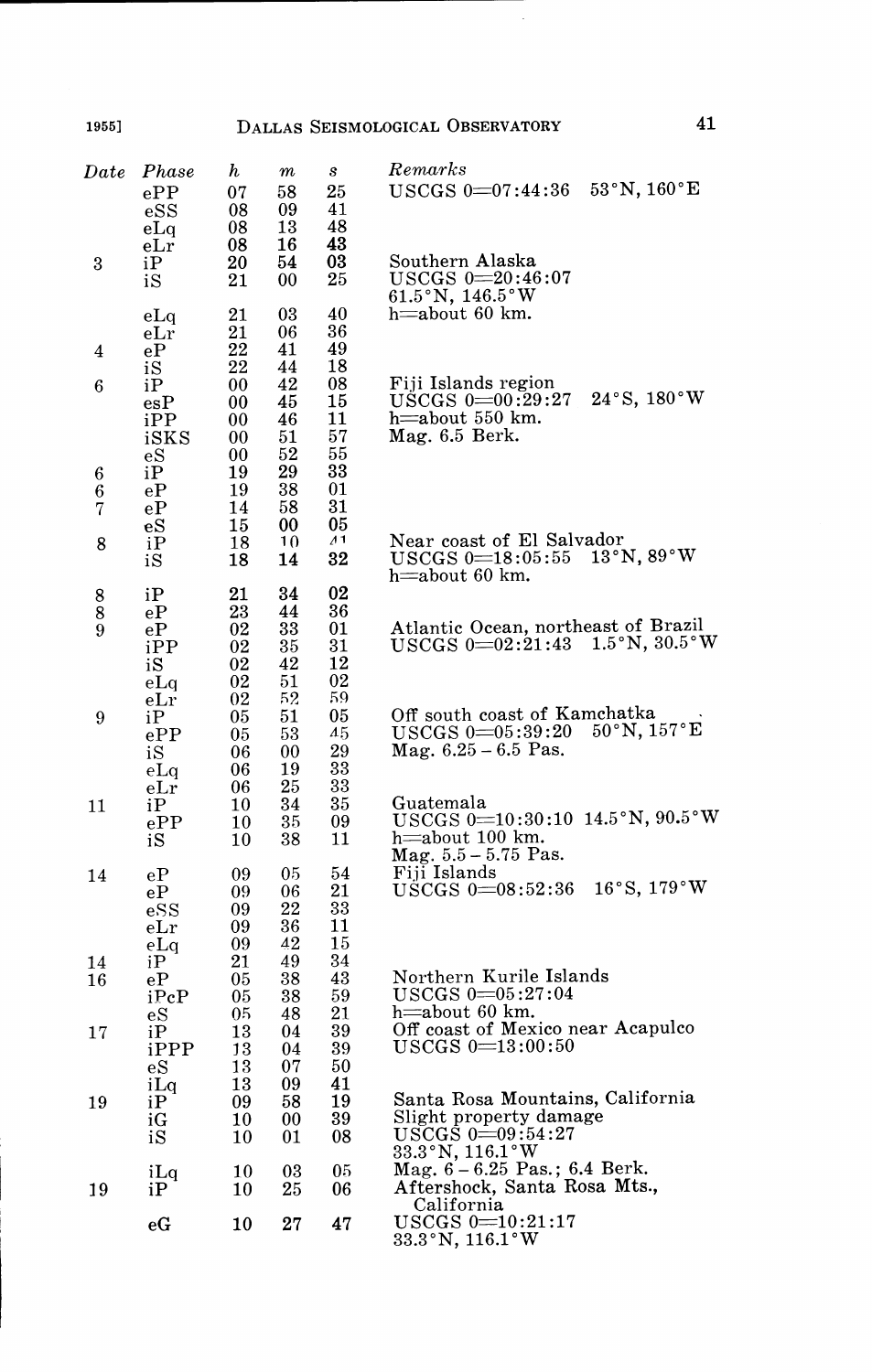| ٠І<br> |  |
|--------|--|
|--------|--|

| $_{Date}$ | Phase                          | h        | $\it m$  | $\boldsymbol{s}$ | Remarks                                                                                                                 |
|-----------|--------------------------------|----------|----------|------------------|-------------------------------------------------------------------------------------------------------------------------|
|           | eS                             | 10       | 28       | 14               | Mag. 5 Pas.                                                                                                             |
|           | iLrl                           | 10       | 28       | 57               |                                                                                                                         |
| 20        | iLq<br>eР                      | 10<br>04 | 29<br>23 | 53<br>07         |                                                                                                                         |
|           | $_{\rm eS}$                    | 04       | 27       | 57               |                                                                                                                         |
| 20        | еP                             | 21       | 31       | 11               |                                                                                                                         |
| 21        | еP                             | 16       | 55       | 25               |                                                                                                                         |
| 21        | еP                             | 20       | 47       | 53               | Off coast of Guatemala                                                                                                  |
|           | $_{\rm eS}$                    | 20       | 51       | 20               | $USCGS$ $0=20:43:10$                                                                                                    |
| 21        | $_{\rm esP}$                   | 23       | 58       | 17               | Northwestern Burma. Felt in East-<br>ern India.                                                                         |
|           | iP'                            | 00       | 00       | 49               | $24.5^{\circ}$ N, $95^{\circ}$ E<br>$USCGS$ $0=23:42:05$                                                                |
|           | ePP                            | 00       | 02       | 15               | h=about 150 km.                                                                                                         |
|           | eSKS                           | 00       | 07       | 14               | Mag. 7 – 7.25 Pas.                                                                                                      |
|           | $_{\rm eSKKS}$                 | 00       | 08       | 22               |                                                                                                                         |
|           | $_{\rm eS}$<br>$_{\rm eSS}$    | 00<br>00 | 10<br>18 | 19<br>30         |                                                                                                                         |
| 22        | еP                             | 00       | 00       | 47               |                                                                                                                         |
| 22        | iР                             | 17       | 14       | 34               | Southern Mexico                                                                                                         |
|           | еS                             | 17       | 16       | 54               | $USCGS = 17:10:50$<br>$17^\circ$ N, $95.5^\circ$ W                                                                      |
|           | ePeP                           | 17       | 19       | 23               | $h$ =about 60 km.                                                                                                       |
| 23        | еP                             | 04<br>04 | 23<br>26 | 30<br>17         |                                                                                                                         |
| 23        | iS<br>iP                       | 23       | 44       | 09               |                                                                                                                         |
| 26        | ipP                            | 04       | 48       | 30               | Off south coast of Hokkaido, Japan                                                                                      |
|           |                                |          |          |                  | $USCGS$ $0=04:35:25$<br>42°N, 142°E                                                                                     |
|           |                                |          |          |                  | h=about 60 km.                                                                                                          |
| 26        | iP                             | 09       | 46       | 30               | Near coast of Ecuador                                                                                                   |
| 26        | ePeP<br>iP                     | 09<br>13 | 48<br>56 | 27<br>42         | 2°S, 79.5°W<br>$USCGS$ $0=09:39:06$                                                                                     |
| 26        | iP                             | 18       | 43       | 05               |                                                                                                                         |
| 27        | iP                             | 09       | 30       | 36               |                                                                                                                         |
| 27        | iР                             | 11       | 46       | 18               | Near west coast of Hokkaido, Japan                                                                                      |
|           |                                |          |          |                  | USCGS 0=11:33:33<br>44.5°N, 141.5°E                                                                                     |
|           |                                |          |          |                  |                                                                                                                         |
| 27        | iР<br>ipP                      | 18<br>18 | 29<br>29 | 17<br>50         | Central Peru<br>$USCGS = 18:21:05$<br>$8^\circ S$ , 75.5 $^\circ W$                                                     |
|           | $_{\rm esP}$                   | 18       | 30       | 14               | h=about 150 km.                                                                                                         |
|           | $_{\rm ePeP}$                  | 18       | 30       | 41               |                                                                                                                         |
|           | $_{\rm ePP}$                   | 18       | 30       | 59               |                                                                                                                         |
|           | еS                             | 18       | 35       | 56               |                                                                                                                         |
|           | $\operatorname{\sf ess}$<br>еG | 18<br>18 | 36<br>38 | 52<br>36         |                                                                                                                         |
| $^{27}$   | eР                             | 18       | 46       | 34               | Near coast of Costa Rica                                                                                                |
|           | epP                            | 18       | 46       | 49               | $\mathrm{USCGS}\ 0\text{=}18\text{:}40\text{:}55\quad 9\text{ }^{\circ}\mathrm{N}\text{, }84\text{ }^{\circ}\mathrm{W}$ |
|           | $_{\rm esP}$                   | 18       | 47       | 01               | h=about 100 km.                                                                                                         |
|           | ePP                            | 18       | 47       | 22               |                                                                                                                         |
|           | $_{\rm eS}$                    | 18       | 51       | 04               |                                                                                                                         |
| 28        | $\operatorname{esS}$<br>iР     | 18<br>00 | 51<br>54 | 31<br>05         |                                                                                                                         |
| 28        | еG                             | 01       | 57       | 12               | Samoa Islands USCGS 0=01:23:33                                                                                          |
| 28        | iP                             | 17       | 20       | 26               | Fox Islands, Aleutian Islands                                                                                           |
|           | ePeP                           | 17       | 21       | 10               | $53^{\circ}\N$ , $168^{\circ}\W$<br>$USCGS = 17:10:40$                                                                  |
|           | iPP                            | 17       | 22       | 02               |                                                                                                                         |
|           | $e{\rm PPP}$                   | 17       | 23       | 10               |                                                                                                                         |
|           | еS<br>$_{\rm eSeS}$            | 17<br>17 | 27<br>29 | 29<br>34         |                                                                                                                         |
|           | eLg                            | 17       | 32       | 16               |                                                                                                                         |
| 28        | iР                             | 19       | 29       | 15               | Peru – Brazil border                                                                                                    |
|           | epP                            | 19       | 29       | 41               | $USCGS$ $0=19:20:58$<br>$7.5^{\circ}$ S, $73.5^{\circ}$ W                                                               |
|           | ePP                            | 19،      | 31       | 01               |                                                                                                                         |

 $\cdot$